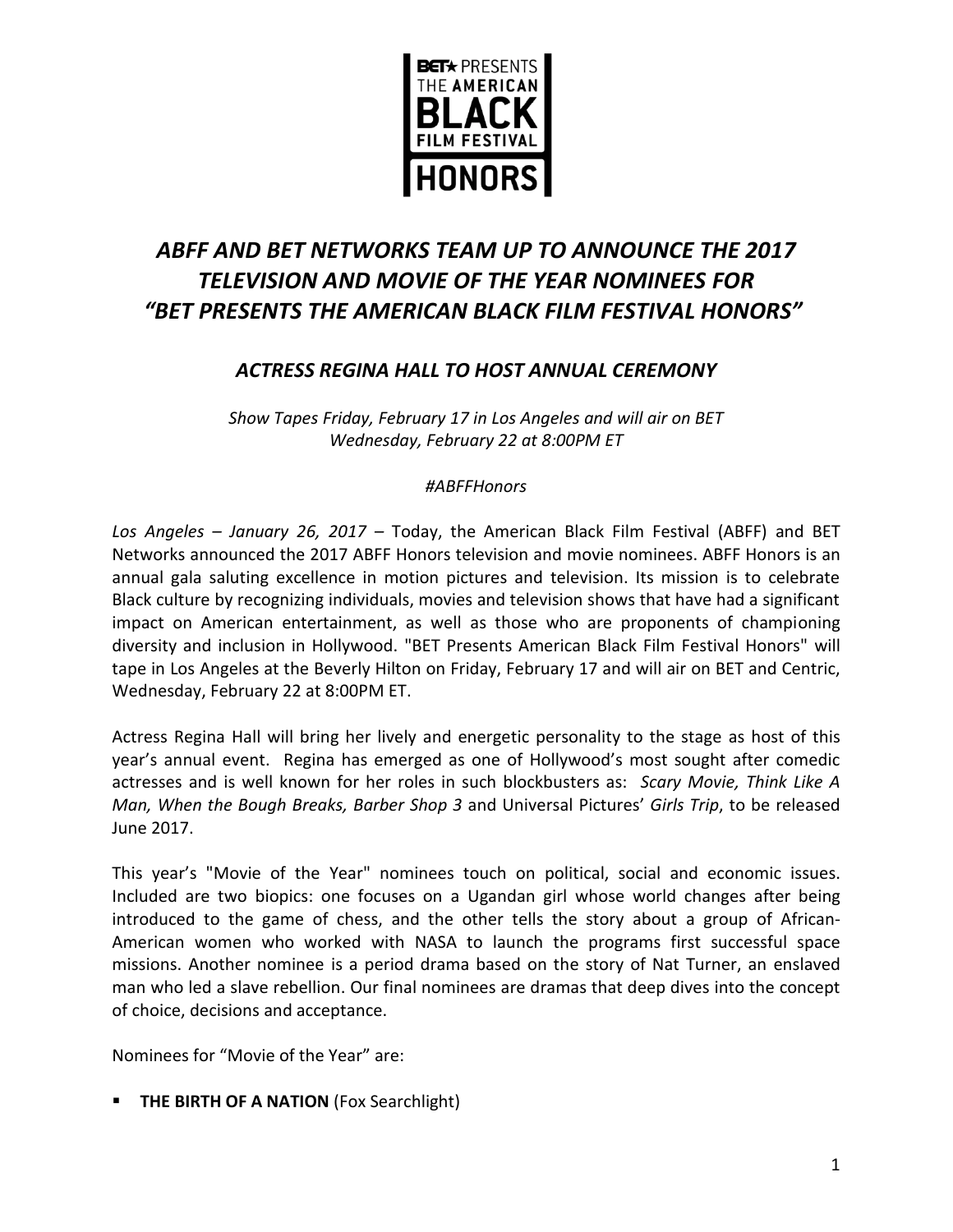- **FENCES** (Paramount)
- **HIDDEN FIGURES** (20th Century Fox)
- **MOONLIGHT** (A24)
- **QUEEN OF KATWE** (The Walt Disney Studios Motion Pictures)

The "Television Show of the Year" nominees are smart, funny and authentic. From an awkward Black girl who navigates the racy tribulations of modern-day love and friendships and an ambitious college dropout and his cousin, who suddenly becomes a rap star, to a family struggling to gain a sense of cultural identity, a complicated story of three siblings who inherited a sugarcane farm and a night club owner leading a double life as a drug kingpin – television over the past year has been captivating and honest.

Nominees for "Television Show of the Year" are:

- **ATLANTA** (FX)
- **BLACK-ish** (ABC)
- **INSECURE** (HBO)
- **POWER** (STARZ)
- **QUEEN SUGAR** (OWN**)**

"We are excited to partner with BET again for the 2017 American Black Film Festival Honors. The show is a crucial platform, highlighting the efforts and successes of African American talent in film and television. This year will celebrate the remarkable works of some of today's most sought after actors, directors and producers," says Jeff Friday, ABFF Ventures CEO.

In addition to recognizing the top television shows and films of the year, ABFF Honors will pay tribute to industry legends, along with today's creative forces, who together inspire the actors and content creators of tomorrow. Honorees to be revealed soon.

The winners of both categories will be determined by the popular vote of the 2017 ABFF Honors Awards Jury, a blue ribbon panel of actors, filmmakers, film critics and entertainment diversity executives, and the general public with public voting scheduled to begin Tuesday, January 26 at [ABFFHonors.com/vote.](http://abffhonors.com/vote/) To qualify for movie of the year, the film must have been directed by or feature a person of African descent in the leading role and had a U.S. theatrical release or broadcast premiere on a domestic television network/streaming platform during the 2016 calendar year. To qualify for television show of the year, the scripted television series (comedy or drama) must be created by or feature a person of African descent in the leading role and had a season premiere on a domestic television network or streaming platform during the 2016 calendar year.

ABFF Honors will be one of the highlights of the Hollywood Awards season and Black History Month. The event is executive produced by ABFF Ventures founder Jeff Friday, Suzanne de Passe and Madison Jones for de Passe Jones Entertainment, Jesse Collins for Jesse Collins Entertainment, and Connie Orlando, Stephen G. Hill and Debra Lee for BET Networks.

The 2017 ABFF Honors sponsors are Cadillac and Prudential Financial Services (Red Carpet Partners) and Hennessy (Official Spirit).